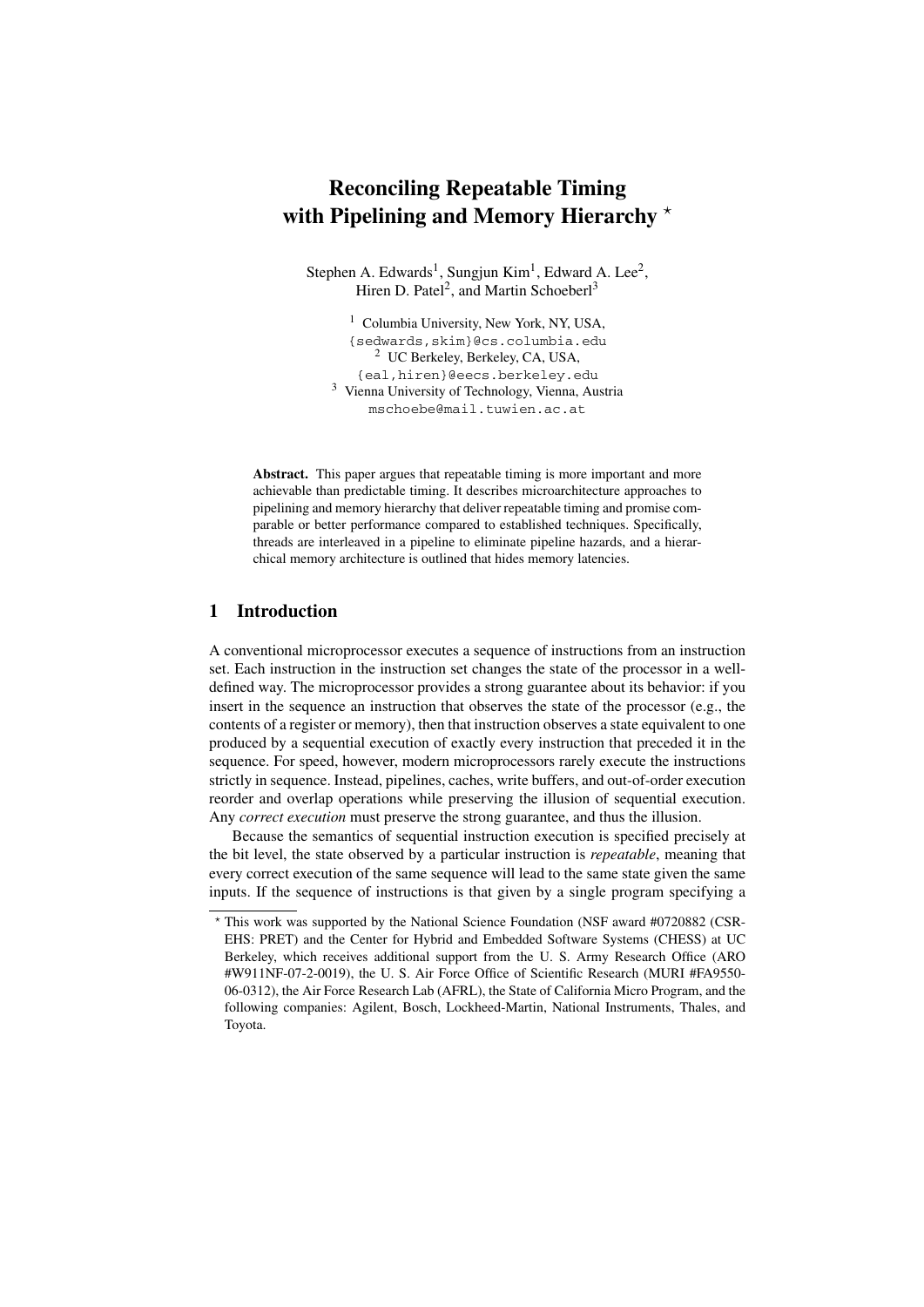computation whose inputs are included in in initial state of the processor (e.g. in memory) and whose outputs are included in the final state, then the behavior of the program is repeatable. We call this a conventional Turing-Church computation.

Very few instruction sets provide any guarantee about the *timing* of the execution of a sequence of instructions. If the sequence of instructions is specifying a conventional Turing-Church computation, then this timing is irrelevant. The sequence specifies a mapping from inputs (contained in the initial state of the processor) to outputs (contained in the observed state of the processor).

For many application, and most particularly for embedded systems, the timing does matter, however. In particular, some instructions in the sequence specify interactions with the external physical world, causing actuation of physical devices for example. Some will poll sensors that measure the state of the physical world at the time the instruction is executed. Some instructions will be inserted into the sequence in response to an external physical event that raises an interrupt request. The time at which this occurs determines where in the sequence the instructions to service the interrupt are inserted. Thus, the sequence of instructions executed by the microprocessor is not entirely determined by a program, but is also affected by the timing of external events. Even non-embedded computations will use such interrupts to perform multitasking, executing multiple threads concurrently and switching between them in response to interrupts raised by an external timer or external devices such as disk drives. Again, the sequence of instructions is not completely specified by the program(s) being executed. Hence, the strong guarantee provided by the microprocessor is not sufficient to make the behavior of the programs repeatable.

For such programs, the inputs to the system are not just the initial state of the processor, as they are in a conventional Turing-Church computation. Any complete definition of "inputs" must include the timing of interrupts and the time at which sensor values are polled. Any complete definition of "outputs" must also include the timing at which actuations in the physical environment are asserted. These clearly affect the behavior of the system. For a microprocessor that provides no timing guarantees, *no such program has repeatable behavior*. Two "correct" executions can exhibit significantly different timing and can execute significantly different sequences of instructions, resulting in significantly different outputs.

In the above analysis, we implicitly define the *behavior* of a program to be the mapping from inputs to outputs. Many useful programs, however, do not require such a rigorously defined behavior. Some measure of nondeterminism is tolerable, meaning that the same inputs may lead to different outputs, as long as some application-dependent set of *properties* is satisfied. If the timing of an output is important, for example, it may not have to be precise. The application has some tolerance to deviations in the timing. Thus, we are generally more interested in whether satisfaction of these properties is repeatable. That is, we insist that every correct execution satisfies an application-dependent set of properties.

A real-time program, for example, will specify a set of properties as constraints on the timing of certain external interactions or internal actions (updates of values in memory, for example). The task of real-time system designer is to ensure that these properties are repeatable.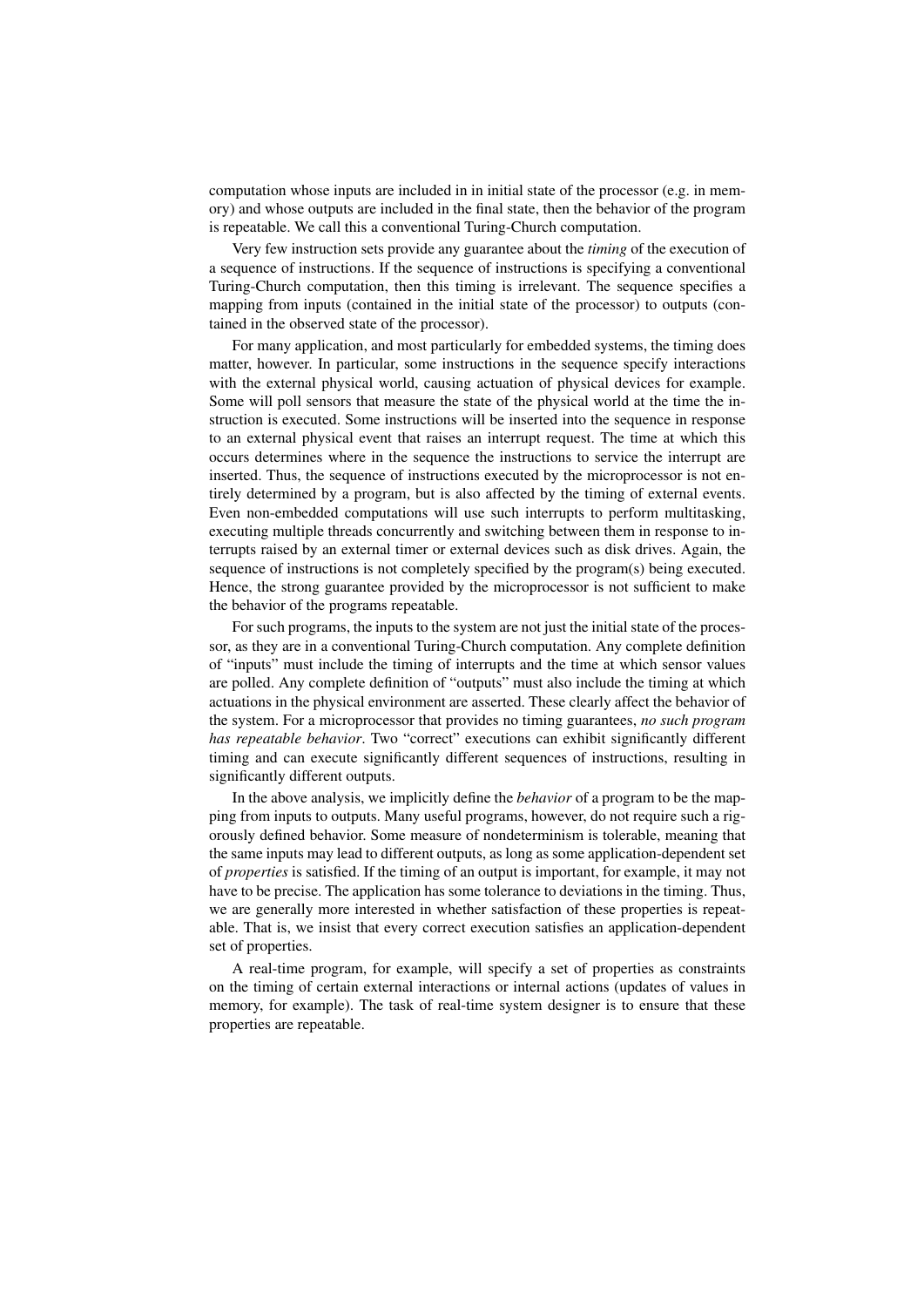A *predictable* property is a repeatable property than can be determined in finite time from a specification of the system. Since any computer only has finite memory, the state after a sequence of instruction executions is technically predictable, although doing so can take an impractically long time. However, if the specification of the system is a program, the sequence of instructions executed will not be predictable if timing is not repeatable (interrupts and multitasking will interfere). Thus, even a conventional Turing-Church computation on a uniprocessor may not have repeatable behavior [1].

Researchers have made great strides in predicting execution time [2, 3], specifically in *bounding* the execution time, determining worst-case execution time (WCET). However, existing techniques can only determine WCET for a processor-program pair, not for just a program (unlike processor state, which must be consistent across all correct processors). Even worse, implementation details that can affect execution time, such as memory consistency models [4], are often not well-specified. Researchers are calling for moderation and identifying particularly problematic techniques [5–7].

Moderating these practices is not enough. Repeatability is more important than predictability. With repeatable timing, testing can establish correctness, and testing is almost always easier than detailed analysis. Without repeatability, testing proves little.

Timing should be a repeatable property of a *program*, not of a program executing on a particular processor implementation. That is, our notion of "correct" execution of a sequence of instructions should include timing properties. This requires changes to the semantics of instruction sets.

A few researchers have addressed the problem of repeatable timing. Precision-timed (PRET) machines [8, 9] modify the instruction set for repeatable timing. Mueller's VISA [10] runs a standard fast processor in concert with a slow (repeatable) one, switching over if the fast one lags behind. Schoeberl has implemented a Java processor where time-repeatability of individual bytecode instructions was the major design goal [11]. Whitham and Audsley's MCGREP [12] use programmable microcode to accelerate hotspots that are otherwise too slow.

In this paper, we focus on two intertwined obstacles to repeatable timing: pipelines and memory hierarchy. We show that repeatable timing can be reconciled with pipelining and memory hierarchy, both of which are required to get competitive performance.

## **2 Pipeline Interleaving**

Pipelining improves hardware performance: instead of waiting for every operation in an instruction to complete before starting the next instruction, start the second instruction while the first instruction completes. The challenge comes when successive instructions affect each other, such as when an instruction controls a branch immediately following it or writes to a register that is read by the following instruction. Dealing with these hazards requires additional control and steering logic and makes the execution time of an instruction depend on the instructions surrounding it.

Instead of rejecting pipelining outright, we advocate an interleaved pipeline, a form of fine-grained multithreading [13] (also known as interleaved multithreading). In every cycle, an instruction from a different thread is fetched and inserted into the pipeline, provided the thread's previous instruction has completed (i.e., some instructions may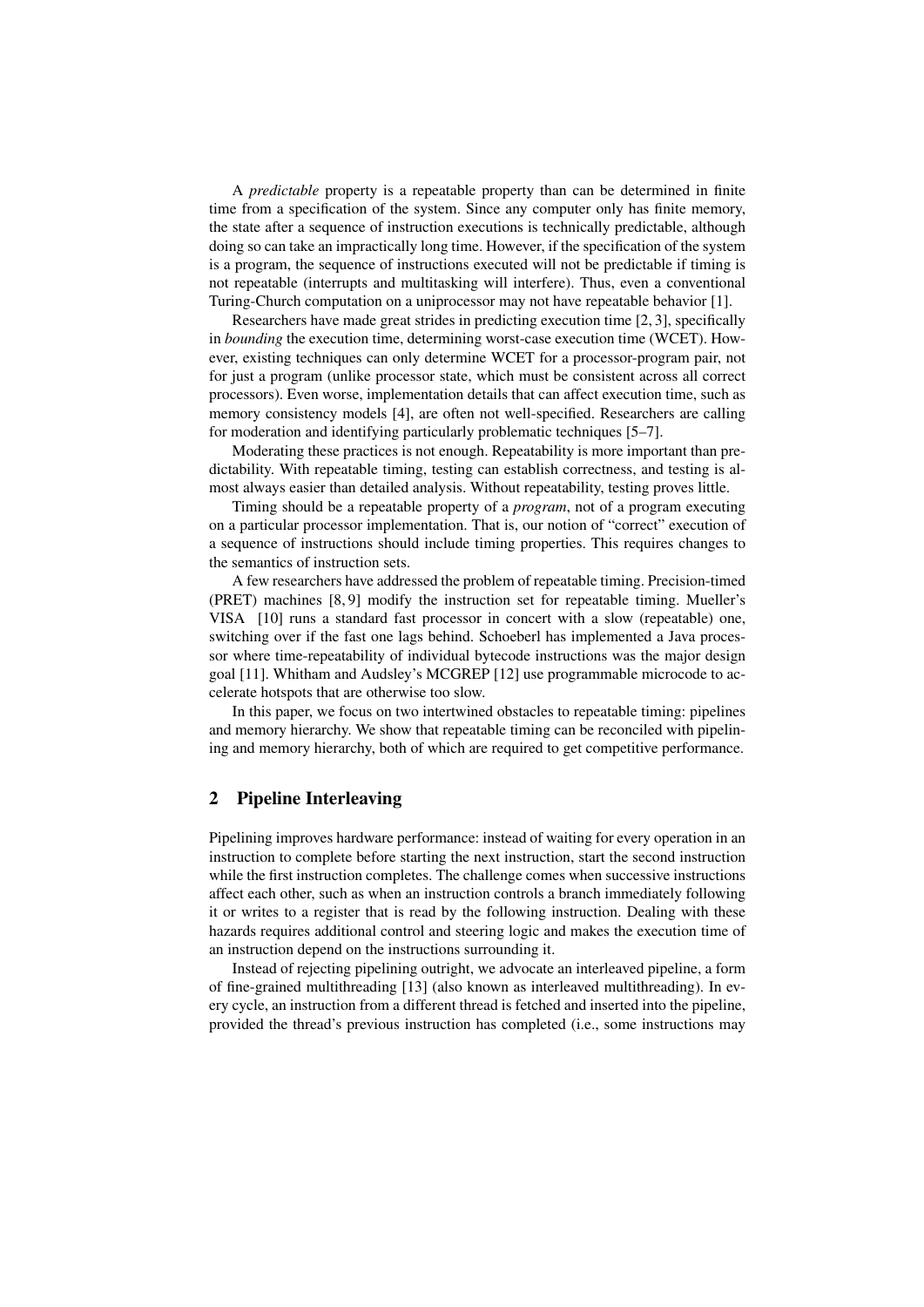take multiple cycles). Thus, at any time, the pipeline is running at most one instruction from each thread. From the perspective of each thread, there is no pipeline; each instruction completes before the next one begins.

Interleaved pipelines have performance advantages. They eliminate inter-instruction dependencies, eliminating time-consuming hazard detection and steering. They also reduce the off-chip memory latency penalty because other threads execute while one is waiting for memory. This technique has been used in various research and commercial processors for achieving higher performance since the early 80s [13].

More importantly, pipeline interleaving leads to repeatable timing [14]. By removing the danger of inter-pipeline control and data dependencies, most instructions can take the same number of cycles to execute every time they enter the pipeline. Instructions that block (e.g., when accessing memory) can always block for the same number of cycles, regardless of what is happening in other threads and which instructions precede or follow them.

The first PRET machine [9] implements a thread-interleaved pipeline with each thread having its own thread context. The memory hierarchy consists of a scratchpad memory shared by all threads and a memory wheel component that arbitrates access to the main memory in a time-triggered fashion. A replay technique is used for any instructions that take multiple cycles, such as main memory accesses. A novel concept in PRET is the ability to control temporal behaviors in software through deadline instructions [15, 9]. The combination of the architecture and the deadline instructions enables programmers to get repeatable timing.

## **3 Memory Hierarchy**

While memory bandwidth can be improved with a host of tricks (mainly parallelism), memory latency is a fundamental problem for large memories. The usual solution is a hierarchy: a mix of large slow memories feeding small, fast ones. Standard memory hierarchies use caching to preserve the illusion of a large, undifferentiated memory. While caches present the programmer with a convenient abstraction, they leave timing unpredictable and often non-repeatable [7]. For a program running in isolation, the time taken for a memory access depends on which cache it resides in. This depends in part on its address, which is often difficult to predict before the program is running, but also on the history of the memory accesses.

Our solution retains the memory hierarchy but manages it differently. Large modern DRAM chips are well-suited to our interleaved pipeline. Internally, they consist of separately operating banks (e.g., eight) that can be simultaneously at various stages of a read or write. Our solution is to assign threads to separate banks. Since the threads are interleaved in the pipeline, we can effectively hide the memory latency. In each cycle, a thread is granted exclusive access to its memory bank and may initiate or continue a memory operation. Like the interleaved pipeline, the memory scheduler will implement something like a round-robin policy.

Combining this with an SRAM scratchpad memory that is shared among the threads, we note that our memory hierarchy is the converse of a conventional multicore approach. The fast, close memory is shared among concurrent threads, while the slow,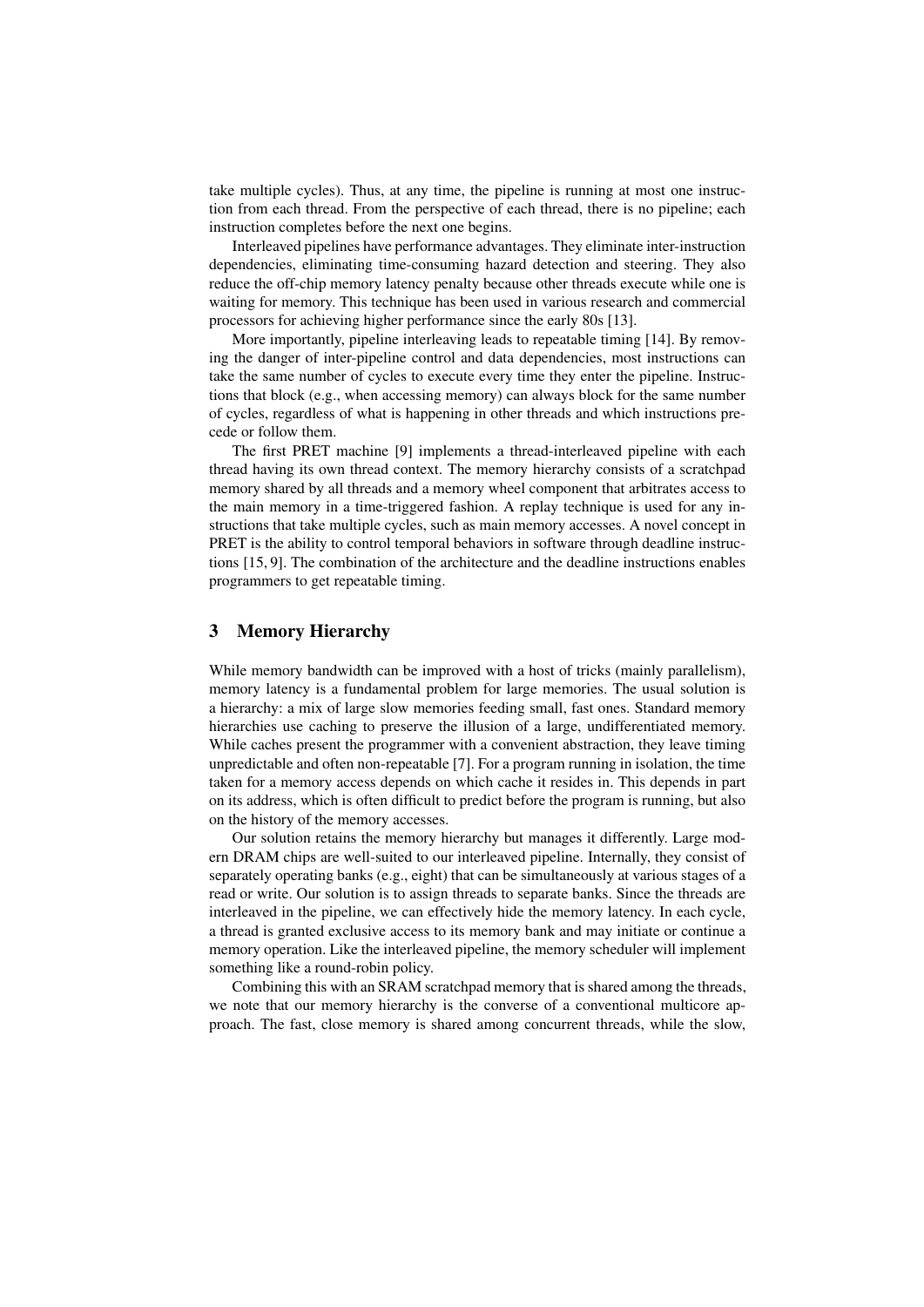remote memory is private to each thread. In many multicore architectures, the fast, close memory is a private cache, and the slow, remote memory is shared.

This architecture suggests numerous interesting possibilities that have profound implications on the programming models for concurrency. For example, one could dynamically (but infrequently) change the ownership of memory banks to transfer large quantities of data among threads, while using the smaller, shared scratchpad SRAM for synchronization and fine-grain coordination. One could also vary how banks are assigned to threads. Granting a thread exclusive access to a bank will lead to the highest performance, but it will also be possible to share a bank among multiple threads through a secondary round-robin schedule and still achieve repeatable timing. Moreover, DRAM refresh, which usually disturbs predictable timing, can be triggered during instructions that do not access memory (e.g., branches). If a basic block is too large to guarantee enough refresh cycles, nop instructions can be inserted by the compiler to trigger the refresh. This still achieves repeatable timing (however, prediction may be harder).

Sharing memory banks by supplying a periodic schedule is a time-triggered approach, which has been used successfully for networking, but not memory access. Pitter and Schoeberl [16] have also considered memory access (in their case, DMA) as a real-time scheduling problem, but treat it as a more traditional real-time task and worry just about WCET. Rosen et al. [17] similarly consider bus access as a real-time task.

### **4 Discussion**

To have high processor utilization, our approach requires that application developers expose enough concurrency that multiple threads can be active much of the time. This suggests our architecture may be better used with programming models that are intrinsically concurrent. Fortunately, there is a great deal of momentum towards such programming models, particularly for the design of embedded real-time systems. Commercial tools such as Simulink with Real-Time Workshop from The MathWorks, TargetLink from dSpace, and LabVIEW from National Instruments, all provide intrinsically concurrent programming models and synthesize concurrent embedded code. Emerging programming models for real-time systems like Giotto [18], TDL [19], and Ptides [20] also expose a great deal of exploitable concurrency, and appear to be good matches for our architecture. Even traditional RTOS-based designs [21] can benefit from our approach because the real-time constraints will be easier to guarantee with concurrency that delivers repeatable timing.

#### **References**

- 1. Lee, E.A.: The problem with threads. Computer **39**(5) (2006) 33–42 http://www.eecs.berkeley.edu/Pubs/TechRpts/2006/EECS-2006-1.html.
- 2. Thiele, L., Wilhelm, R.: Design for timing predictability. Real-Time Systems **28**(2-3) (2004) 157–177
- 3. Wilhelm, R., Engblom, J., Ermedahl, A., Holsti, N., Thesing, S., Whalley, D., Bernat, G., Ferdinand, C., Heckmann, R., Mitra, T., Mueller, F., Puaut, I., Puschner, P., Staschulat, J., Stenström, P.: The worst-case execution time problem – overview of methods and survey of tools. Trans. on Embedded Computing Sys. **7**(3) (2008) 1–53